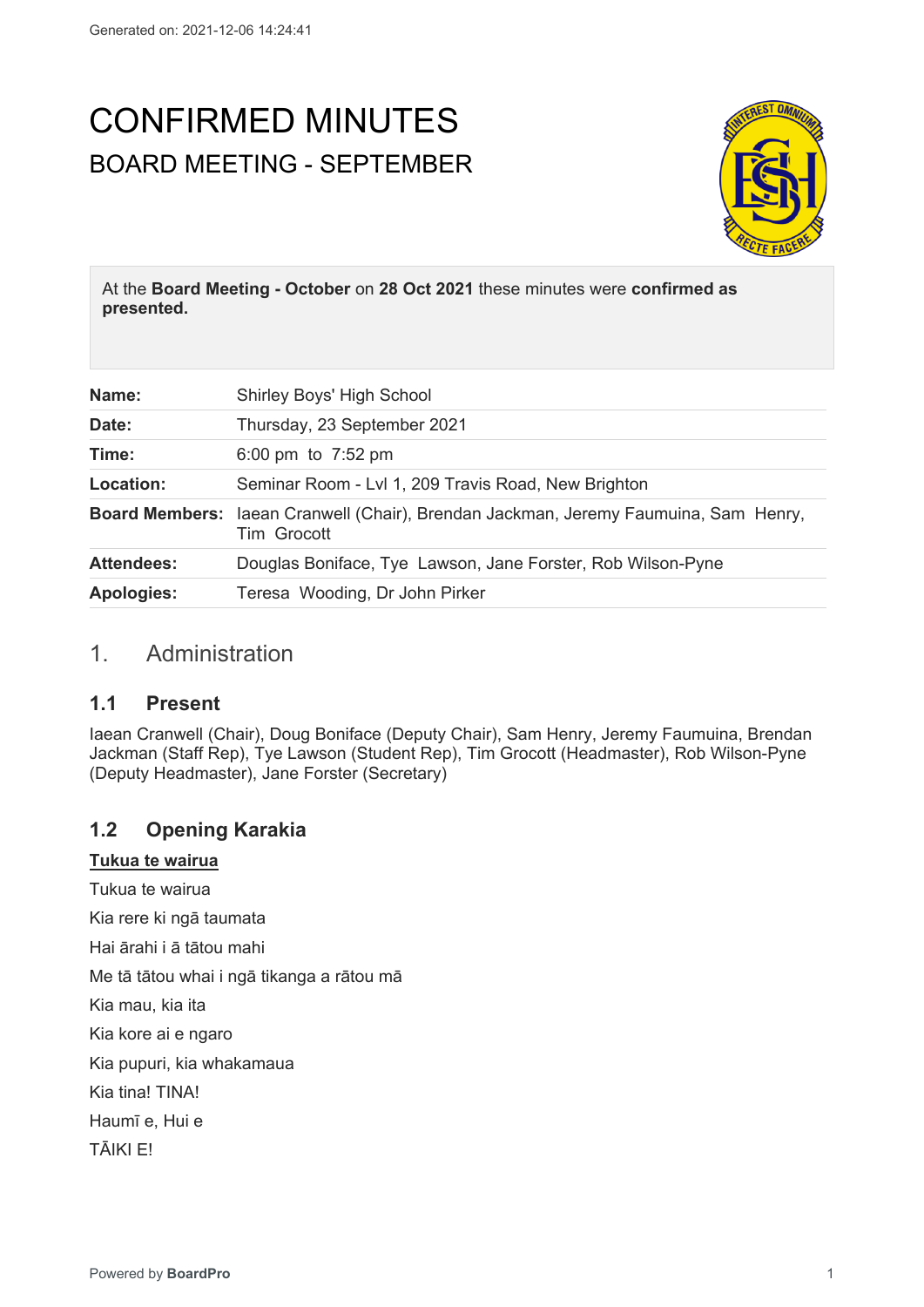# **1.3 Apologies**

Apologies noted for: Teresa Wooding and John Pirker

# **1.4 Interests Register**

## **1.5 Action Item List**

| Due Date    | <b>Action Title</b>                                                                     | Owner       |
|-------------|-----------------------------------------------------------------------------------------|-------------|
| 23 Sep 2021 | Overseas travel - returning support of staff member<br>Status: Completed on 29 Sep 2021 | Tim Grocott |
| 1 Oct 2021  | <b>Staff Survey</b><br>Status: Completed on 29 Sep 2021                                 | Tim Grocott |

# 2. Strategic decisions

# 3. Monitoring

# **3.1 Headmaster's Report**

Headmaster's Report - taken as read.

Tim Grocott read to some key points as listed below:

- Te Wiki ō te reo Māori Shirley Boys' High School has 253 boys who identify as Māori and we are very proud of this. Our celebration of the week went well, acknowledgement to Iaean Cranwell who came in and spoke to the staff on the Monday morning, first of all to thank them for their work over the lockdown but also to speak about the importance of Te Wiki ō to reo Māori and his own journey which was a nice touch.
- Return to school following lockdown has been business as usual, but not quite. The boys wanted to be back and the staff felt that same way. We are not currently running assemblies whilst in level 2.
- School examinations will start tomorrow.
- Course selection was successful, not done in the usual way but it worked and went well.
- NZQA has modified the requirements for NCEA for all schools outside of Auckland with the learning recognition credits.
- Māori language week the ability to do things digitally has made a difference and it was nice to have those recordings to share with the community. Would have been nice to have more whānau involved but unfortunately being in level 2 meant we couldn't.
- George Inwood and partner had a baby during lockdown.
- Juliet Duder, Juliet is a permanent full-time teacher who has been on maternity leave for approximately 2 years, she has requested to return on a part-time basis which we will work through and will be nice to have her back.
- HOD Guidance, with Steve leaving we have advertised the HOD position for Guidance, that closes on Wednesday 29 September. Unfortunately we will not have anyone in place for Term 4, but current staff will pick up some of that work.
- Yuki, HOD Languages has to head back to Japan on family business and will be away for 5-6 weeks but includes the holiday break. Leanne Russ, International Administrator will relieve Yuki's classes, Leanne is a qualified Japanese teacher.
- We currently have 270 enrolments for Year 9 for next year.
- Acknowledgment to Staff involved in Te Wiki ō te reo Māori: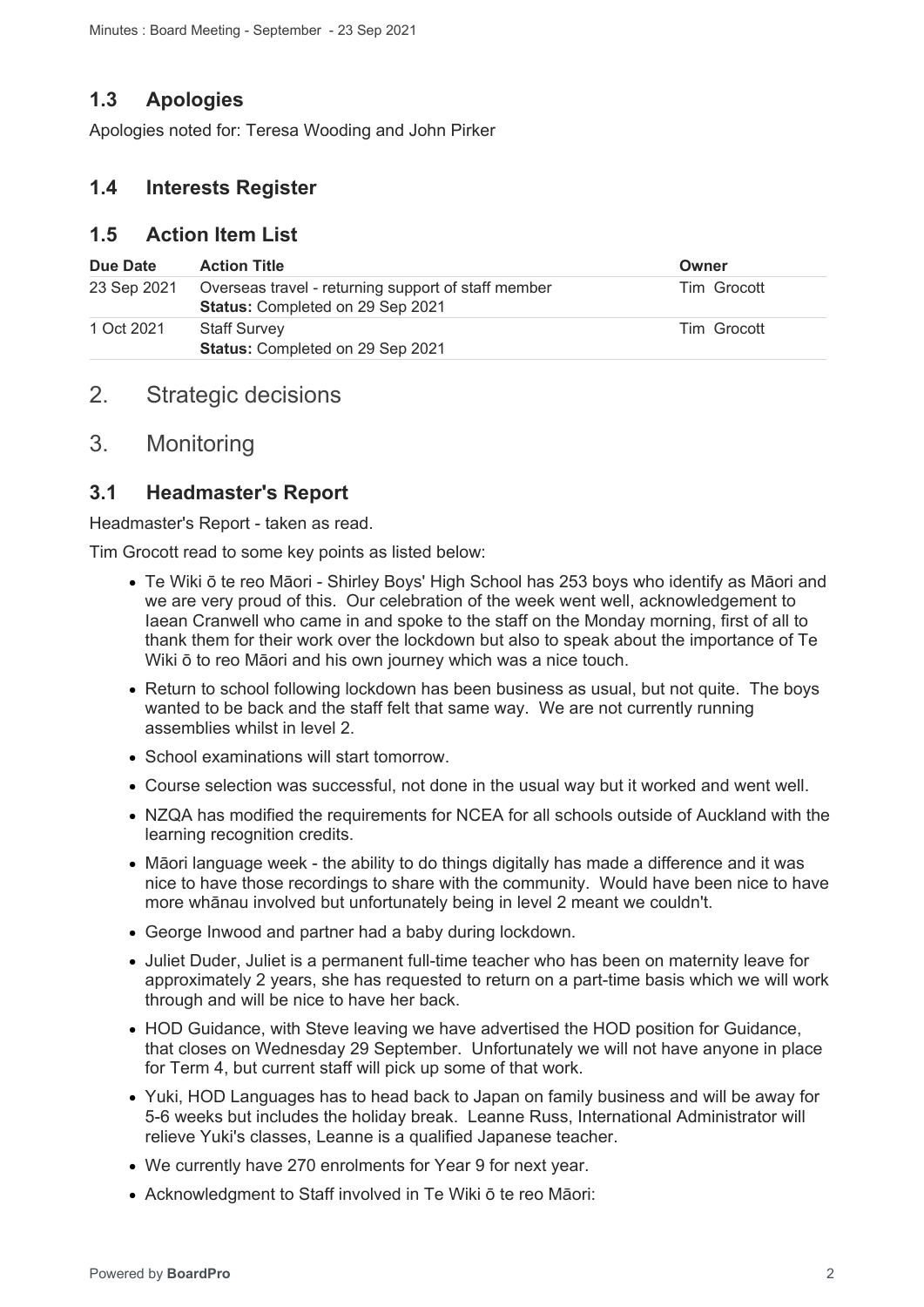- o Hannah Cook who took a lead role, our te reo teacher Hone Rask was on leave that week
- o Uli Pesefea
- o Enoka Taufua



#### **Adoption of the Headmaster's September Report**

The Headmaster moved that the Board receive and adopt the September report.

| <b>Decision Date:</b> | 23 Sep 2021 |
|-----------------------|-------------|
| Mover:                | Tim Grocott |
| Seconder:             | Sam Henry   |
| Outcome:              | Approved    |

# **3.2 Policy Review**

Term 3 Policy Review & Assurances - taken as read

The Headmaster gave a verbal update:

Policies for review this term were:

Concerns and Complaints & Behaviour Management, no changes were recommended for either policy.

New Policy:

Concurrence, The Headmaster read to this and as previously circulated.

Addition to existing policies:

Giving Gifts and Entertainment Expenditure - take as read

#### **Adoption of Term 3 Policies and new Concurrence Policy**

The Chair moved that the Board accept and adopt the Term 3 policies and the new Concurrence policy.

| <b>Decision Date:</b> | 23 Sep 2021    |
|-----------------------|----------------|
| Mover:                | laean Cranwell |
| Outcome:              | Approved       |

# **3.3 Staff Representative Report**

Brendan Jackman gave a verbal report:

- Nothing has come through from staff.
- Staff seem to be in good spirits following lockdown.
- Māori Language week staff feedback has been that it was less of a big thing in a positive way, they felt like they were implementing it on a regular basis rather than waiting for a week, felt more natural.
- Staff are looking at exams coming through with a number looking at marking in the school holidays.
- The extension of the NCEA exams by another two weeks has been of benefit to both staff and students to get through that workload.

# **3.4 Student Representative Report**

Tye Lawson gave a verbal report: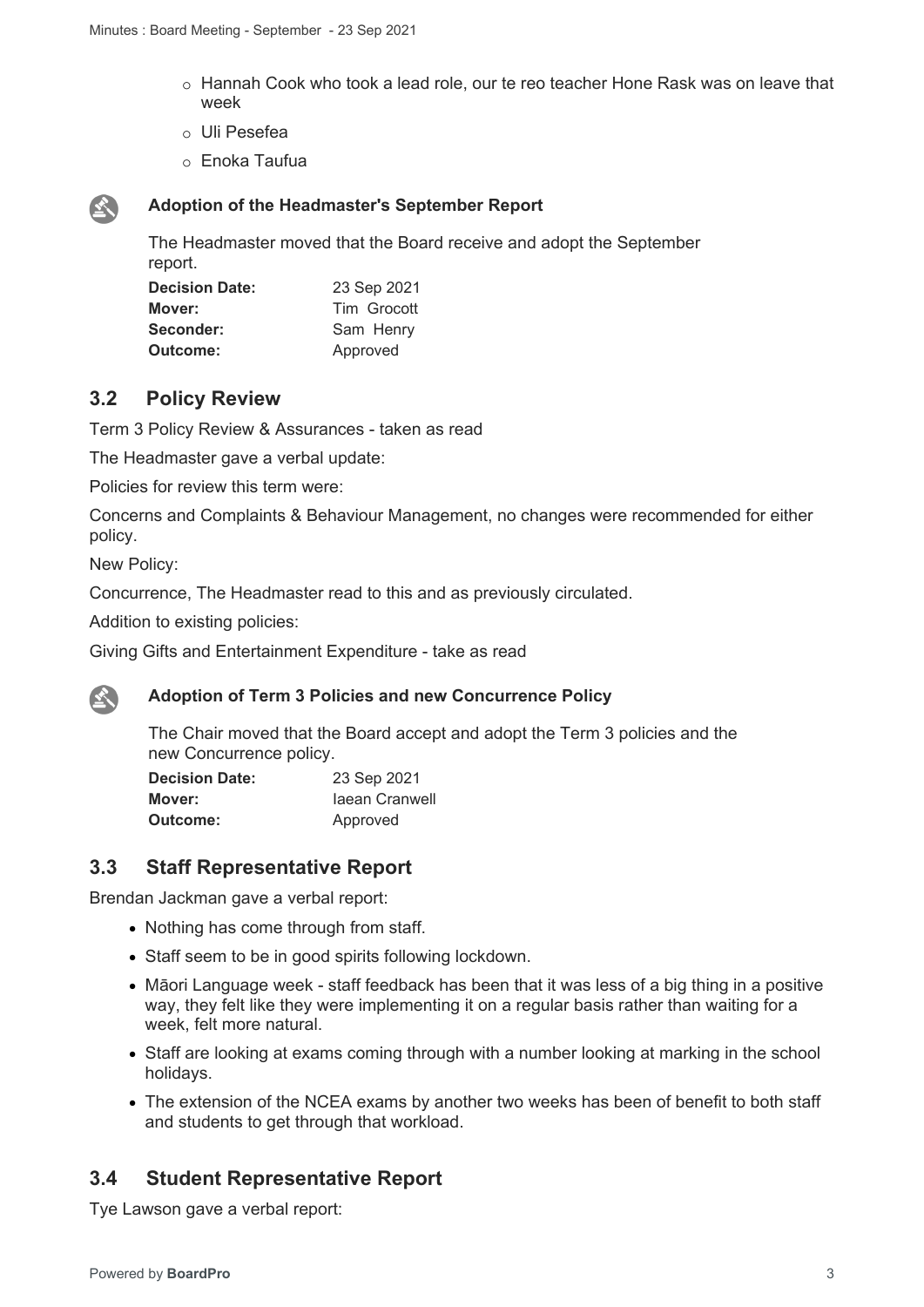- The formal has been postponed due to the covid lockdown, previously it was scheduled for the 18th September and was to be held at the Christchurch Town Hall, it is now being held on Saturday the 6th November and tickets are on sale until early next term. There is going to be a head cap of 300 people, so it will be in first in first served. This can only go ahead in Level 1.
- The Board Student Representative nomination forms were released two weeks ago with the deadline being Friday last week. We have had six nominations with students ranging from Year 9- 12 which is good to see. The campaign drive for elected students start tomorrow and we will have electronic billboards from next week and videos by the end of the term. The electronic election will be done on the first Friday back at school next term and we hope to have another high voting turn out.
- Starting from tomorrow senior students will have their mock exam week, students will sit their derived grade tests for their subjects and if their subject does not require a mock they will be at school for a two hour teaching slot. It is crucial that students do well this year in their mock exams with the risk of a level 3 or 4 lockdown during their exams later this year.
- Year 13 leavers gear has been released with a basketball singlet, swanndri and a rugby long sleeve polo. Year 13's have had two fit outs and can now purchase online with Kindo and can get their names printed on the singlet and long sleeve if they wanted too.
- As of one or two months ago cheese bread is finally back at Shirley! With the café selling them for \$2.00.

# **3.5 Finance, Property and H&S**

Business Manager's Report and supporting documents - taken as read

Finance

- Tracking similar to last few months and tracking towards a surplus, which is a very pleasing result.
- AOG contract have been very beneficial, refunds for tournaments, professional development etc due to lockdown have been much easier to track and arrange.
- Budget freeze 2021 look to do at end of term 3, Cheryl to address staff.
- Van purchase one secured via Hopman and another via LDV on a 36 month lease.
- Deloitte Audit Fee Proposal refer to Correspondence 5.2

*Cheryl's recommendation: Hold off signing off the audit fee, go back to Deloitte and ask if there has been consideration for the colocation, audit time savings etc and why there is such a big difference in fees between the two schools.*



#### **Adoption of financial statements to 31 August 2021**

Brendan Jackman moved that the financial statements to 31 August 2021 reporting operating surplus of \$242,810, working capital of \$3,490,173 and public equity of \$4,240,450 be accepted by the Board.

| <b>Decision Date:</b> | 23 Sep 2021      |
|-----------------------|------------------|
| Mover:                | Brendan Jackman  |
| Seconder:             | Douglas Boniface |
| Outcome:              | Approved         |

#### **Property**

• There was a property meeting on Thursday and the paving stones initiative was accepted and the school is working through how that will work, a proposal for modification to the senior leadership area was discussed and some markups were given. In the holidays the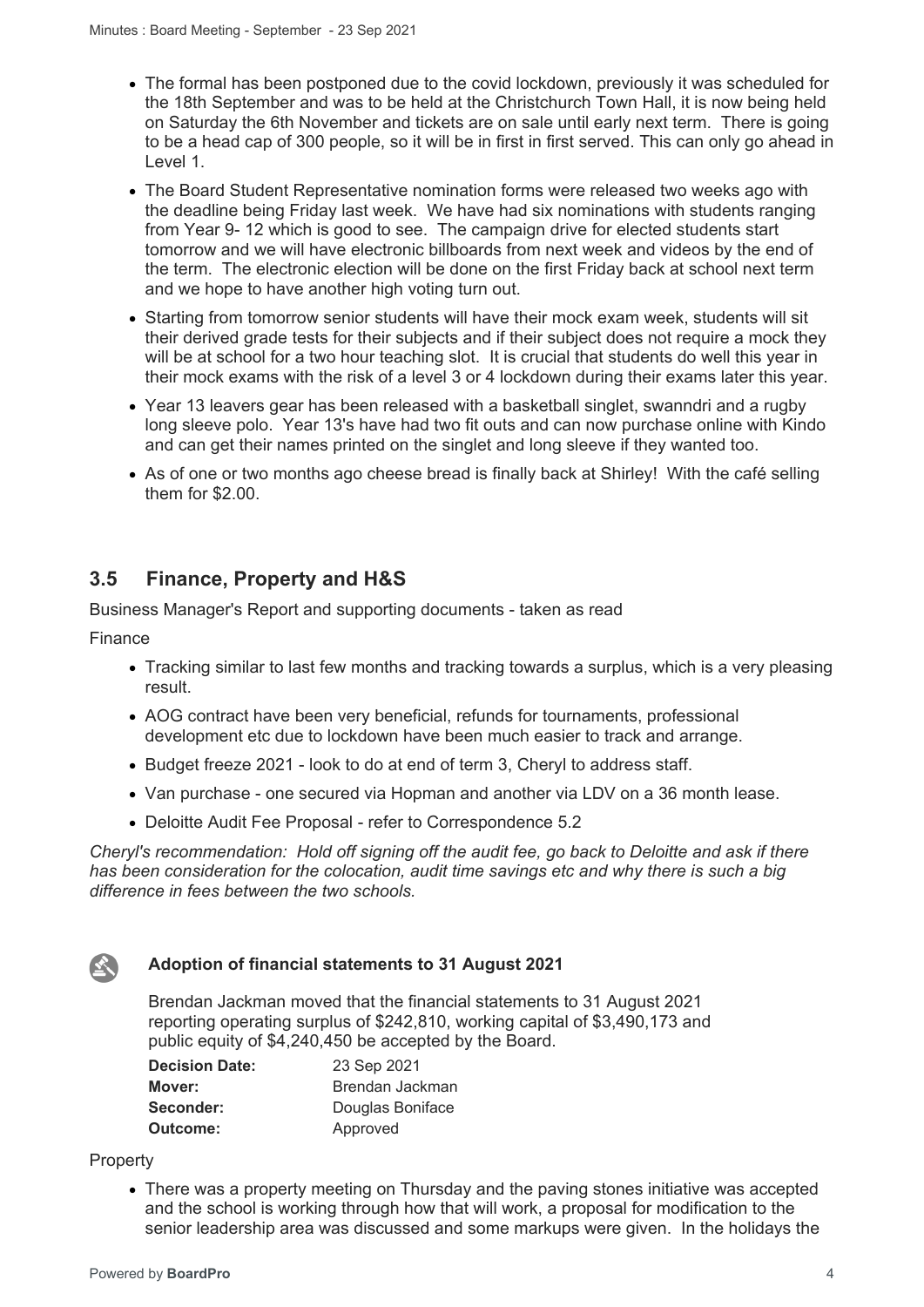Headmaster will carry out some draft plans for some of the learning areas. The school would like to bundle together the modification jobs as this will reduce the overall cost. One the leadership team has the cost of these modifications, the Headmaster will bring those back to the Board for discussion/approval.

- The fields were verti ploughed over the last week.
- Hard materials area leadership team are waiting for drawings to be completed for this area.
- Bike sheds awaiting the new drawings and price for the suggested more simply design.
- Temperature of school staff had mentioned in certain areas the temperature was very low, a check was carried out and faults were discovered so are being fixed or have been fixed.

Brendan advised the Board it was minuted in the Finance and Property meeting that property is still taking up a significant amount of time and under the PPP we are not funded for a property person as it was deemed there wouldn't be any property issues yet two and half years later we are still dealing with a large amount of property issues. Due to the PPP it takes a greater amount of time to sort issues. The Headmaster and Business Manager to discuss options over the term break.

# **3.6 Board Governance Manual**

Board Governance Manual - taken as read

公

#### **Adoption of Board Governance Manual 2021**

The Chair moved the Board accept and adopt the Shirley Boys' High School Board Governance Manual 2021.

| <b>Decision Date:</b> | 23 Sep 2021    |
|-----------------------|----------------|
| Mover:                | laean Cranwell |
| Outcome:              | Approved       |

# 4. Identify agenda items for next meeting

#### **4.1 Preparation for next meeting**

Tim and Cheryl to report back around the property workload and possible outcomes, to be added to section 3.5 Finance, Property and H&S.

Shirley Boys' High School has been invited to be an NCEA Change Hub for next year, this is an opportunity for our school to be part of some feedback around the NCEA review. There are only ten schools in the country that are part of this and two in Canterbury being Shirley Boys' and Ashburton College. The Headmaster will give some feedback to the Board around the commitment to this.

Branding - the school has had situations where people get sport kit or the other items and it doesn't reflect the school's branding, would like to look into this from a governance perspective as our Director of Sport, Jamyn Keats has done a tremendous amount of work around this.

Suggested review of Pastoral Department - tbc.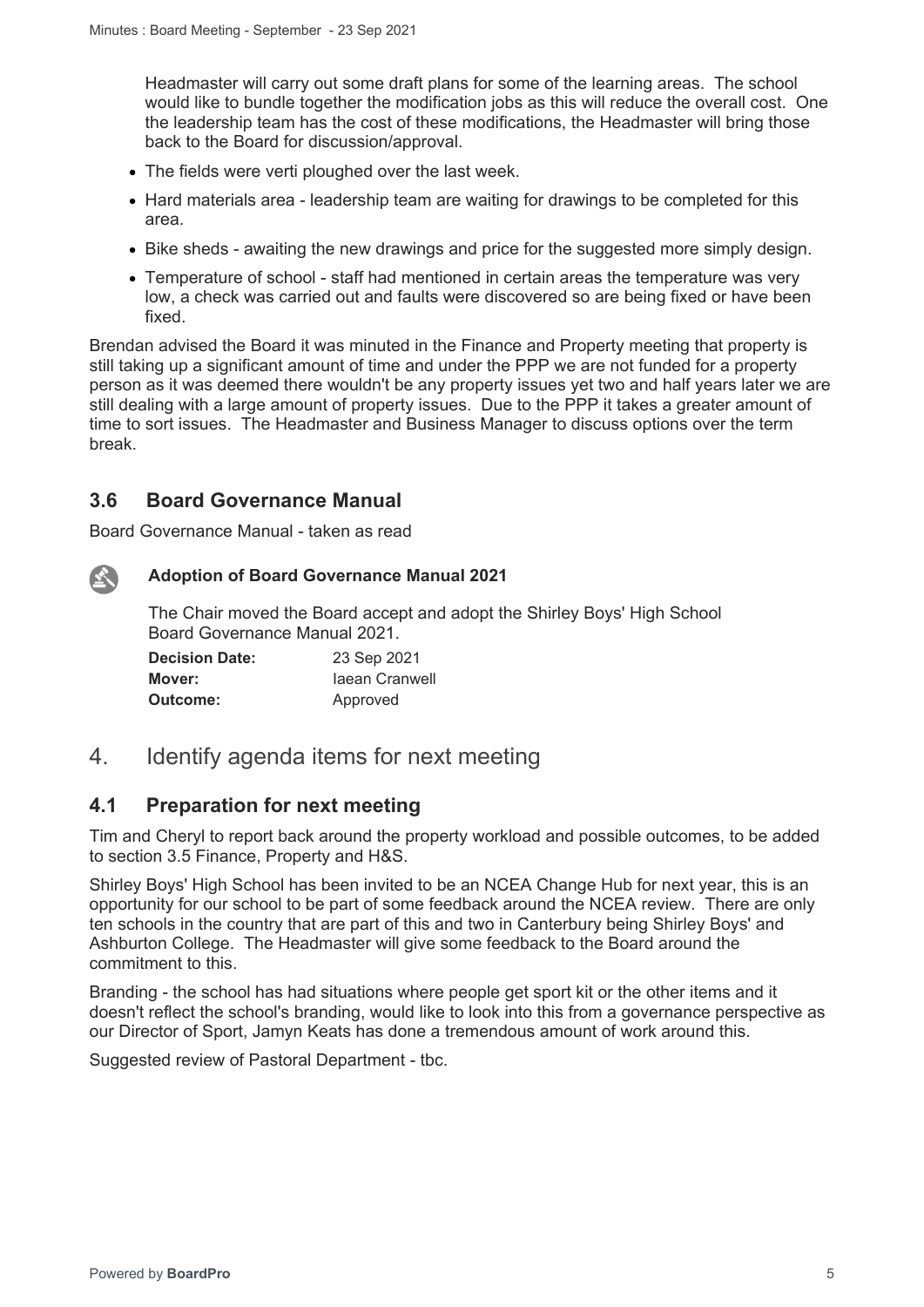# 5. Administration

## **5.1 Confirm Minutes**

**Board Meeting - August 26 Aug 2021,** the minutes were confirmed as presented.



#### **Adoption of minutes from Board meeting held 26 August 2021**

That the minutes from the Board meetings held 26 August 2021, having been circulated, be approved as a true and correct record of that meeting.

#### *Abstain: Sam Henry*

| <b>Decision Date:</b> | 23 Sep 2021    |
|-----------------------|----------------|
| Mover:                | Jaean Cranwell |
| <b>Outcome:</b>       | Approved       |



#### **Māori name for Shirley Boys' High School**

Iaean and John to discuss and bring to the October meeting. **Due Date:** 28 Oct 2021 **Owner: Iaean Cranwell** 

#### **5.2 Correspondence**

Correspondence - inward received and taken as read

#### **5.3 General Business**

Van Update - taken as read and covered in section 3.5 Finance

Christmas Function - Board subsidy of \$20.00 per head



#### **Adopt of staff subsidy for Christmas function**

That the Board approve and adopt to paying \$20.00 per head for the Christmas function to be held 16 December 2021.

| <b>Decision Date:</b> | 23 Sep 2021      |
|-----------------------|------------------|
| Mover:                | Douglas Boniface |
| Seconder:             | Sam Henry        |
| Outcome:              | Approved         |

The Headmaster advised there has been a request to have a vaccination clinic at Shirley Boys' High School, he went back to the organisation and said the Board would prefer it open to the whole community not just Māori and Pasifika, but their view is it is only for Māori and Pasifika. The Headmaster was contacted by the Press today who asked about the vaccination clinic we were hosting, he explained to them that we had not confirmed any details to date. The school would like to support this but further discussion and logistics need to be worked through.

The Headmaster announced that Avonside Girls' High School have appointed a new Principal, Catherine Kelsey(Law), currently Deputy Principal at Hastings Girls' High School.

#### Application for Leave - Term 1 2022

Tony Christie, Teacher in Charge of Health and Assistant Dean of House - Aoraki has requested leave for Term 1 2022 as he has been offered a position as Assistant Coach of the South Island Rugby Team who are playing in the Woman's Elite Competition in 2022. The Headmaster discussed the details of the different options of leave available and the considerations around these.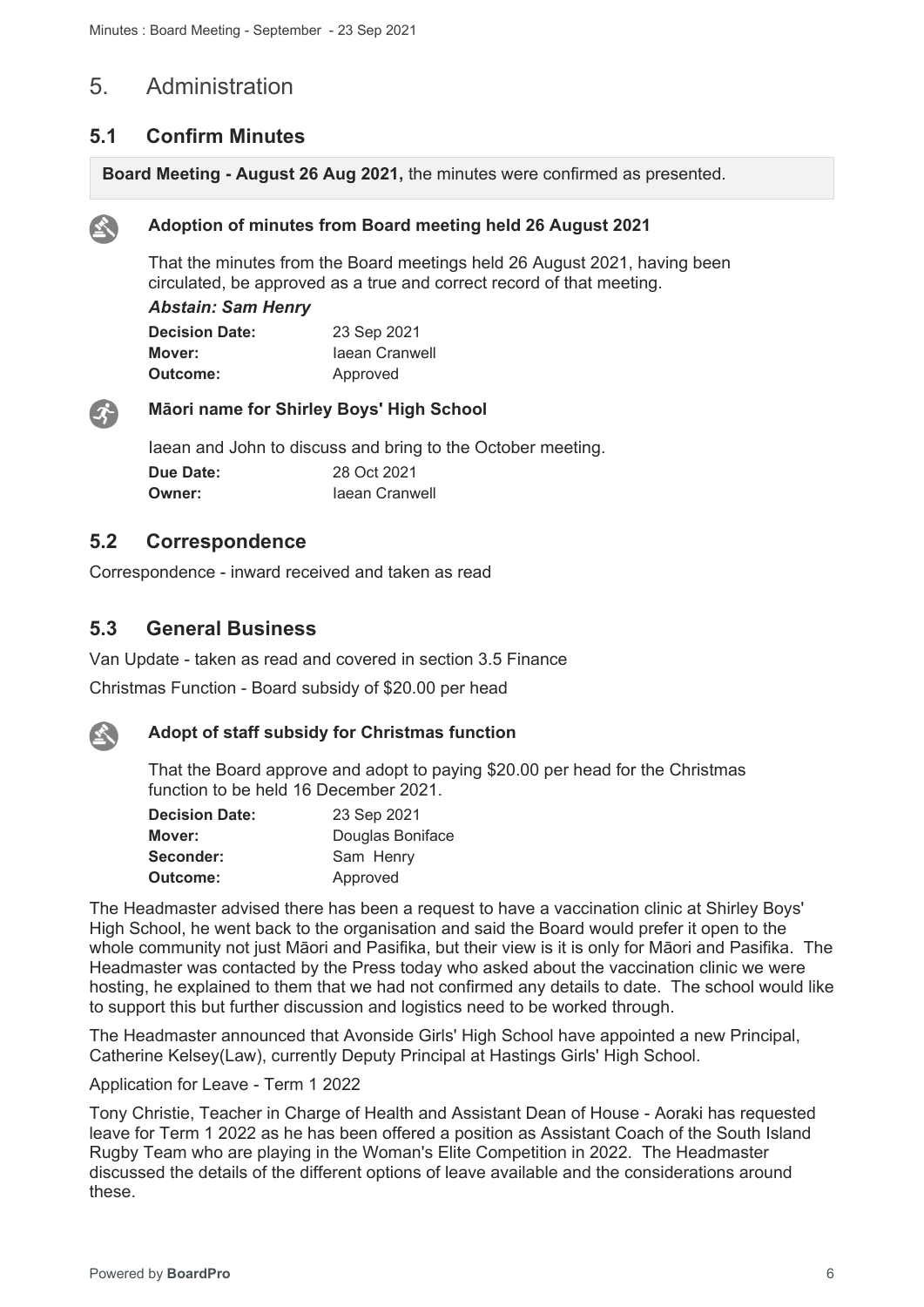

公

#### **Adoption of discretionary leave (without pay) for Term 1 2022**

That the Board approve and adopt discretionary leave without pay to Tony Christie for Term 1 2022.

| <b>Decision Date:</b> | 23 Sep 2021 |
|-----------------------|-------------|
| Mover:                | Tim Grocott |
| Seconder:             | Sam Henry   |
| <b>Outcome:</b>       | Approved    |

The Board chair advised Shirley Boys' High School has had two Ministry directed enrolments for 2022, both Year 9 students.

# 6. Public Excluded Section

#### **6.1 Discipline Matters**

#### **Move to Public Excluded Session**

Moved from the Chair that the public be excluded from the following parts of the proceedings of this meeting, namely, discipline matters.

The general subject of each subject to be considered while the public is excluded , the reason for passing this resolution in relation to each matter, and the specific grounds under section 48(1) of the Local Government Official Information and Meetings Act 1987 for the passing of this resolution are as follows:

| General                                  | Reason for passing this                                                                                                                                                                                                                             | Grounds(s) under s48(1) for                                                                                                                                                                                                                 |
|------------------------------------------|-----------------------------------------------------------------------------------------------------------------------------------------------------------------------------------------------------------------------------------------------------|---------------------------------------------------------------------------------------------------------------------------------------------------------------------------------------------------------------------------------------------|
| Subject                                  | resolution                                                                                                                                                                                                                                          | the passing of this resolution                                                                                                                                                                                                              |
| <b>Disciplin</b><br>e<br><b>Meetings</b> | It is necessary to exclude the<br>public this part of the meeting in<br>order to protect the privacy of<br>natural persons, being good<br>reason for withholding<br>information under $s9(2)(a)$ of the<br>Official Information Act 1982<br>("OIA") | In accordance to $s48(1)(a)(ii)$<br>of the LGOIMA that the<br>public conduct of the<br>relevant part of the meeting<br>would be likely to result in<br>the disclosure of information<br>for which good reason for<br>withholding under OIA. |

This resolution is made in reliance on section 48(1)(a) of the LGOIMA and the particular interest or interests protected by sections 6, 7 or 9 of the OIA which would be prejudiced by the holding of the whole or the relevant part of the proceedings of the meeting in public as set out in the table above.

| <b>Decision Date:</b> | 23 Sep 2021    |
|-----------------------|----------------|
| Mover:                | laean Cranwell |
| <b>Outcome:</b>       | Approved       |

#### **Move out of Public Excluded Session**

Moved from the Chair that the meeting move out of Public Excluded session at 7.47pm and confirm that the business discussed in the Public Excluded session remains confidential but the decisions, if any, be made public.

| <b>Decision Date:</b> | 23 Sep 2021    |
|-----------------------|----------------|
| Mover:                | Jaean Cranwell |
| Outcome:              | Approved       |

 $\mathbf{A}$